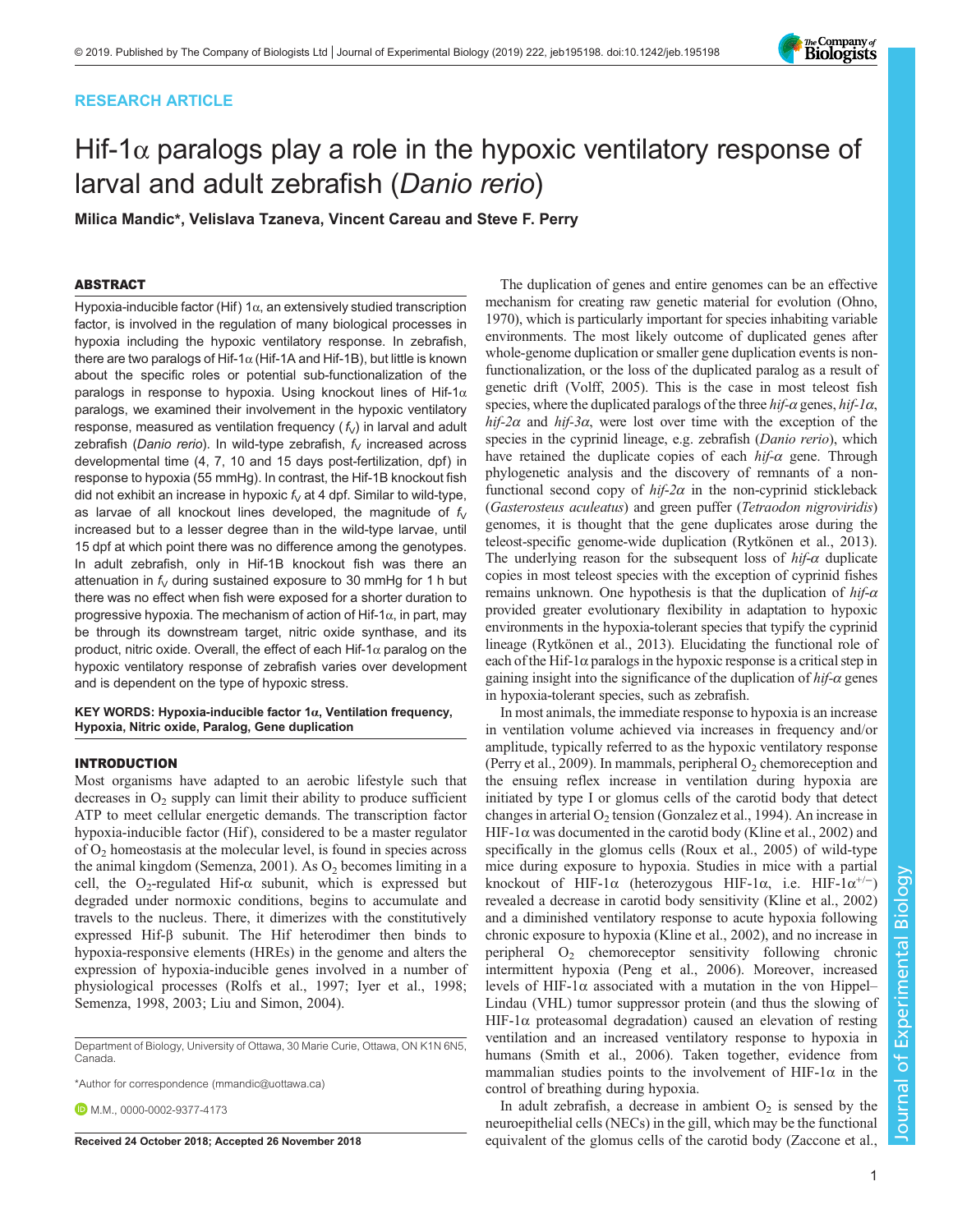[1989](#page-9-0); [Milsom and Burleson, 2007](#page-9-0); [Porteus et al., 2012](#page-9-0)). To date, Hif-1 $\alpha$  has not been localized to NECs in fish, but Hif-1 $\alpha$  was found to increase in the fish gill during hypoxia exposure ([Sollid et al.,](#page-9-0) [2006](#page-9-0)). Similar to non-functional VHL in humans, knockout of VHL in zebrafish caused larvae to hyperventilate even under normoxic conditions ([van Rooijen et al., 2009\)](#page-9-0). Additionally, zebrafish larvae with a morpholino knockdown of one of the Hif-1 $\alpha$  paralogs (HIF-1B) at 4 days post-fertilization (dpf) showed an attenuated ventilatory response during exposure to acute hypoxia (V.T., J. Ho, H. Li and S.F.P., unpublished data). Similar to its function in mammals, Hif-1 $\alpha$  appears to be involved in the cellular mechanisms underlying peripheral  $O_2$  chemoreception and the subsequent downstream responses. However, almost nothing is known regarding the individual functions of the duplicated Hif-1 $\alpha$ paralogs with regards to the hypoxic ventilatory response in larval and/or adult fish.

The primary goal of this study was to determine the extent of Hif-1 $\alpha$  involvement in the hypoxic ventilatory response during early larval development and in adult zebrafish. We examined the hypoxic ventilatory response, specifically ventilation frequency  $(f<sub>V</sub>)$ , in wild-type, Hif-1A or Hif-1B knockout (Hif-1A<sup>-/-</sup> and HIF-1B<sup>-/−</sup>, respectively) and double-knockout (Hif-1A<sup>-/−</sup>B<sup>-/−</sup>) mutant lines. We measured  $f_V$  in larvae at 4, 7, 10 and 15 dpf as well as in adult zebrafish in all four genotypes. We hypothesized that one or both paralogs are involved in regulating  $f_V$  in zebrafish during hypoxia and, accordingly, we predicted a diminished hyperventilatory response in either or both paralog knockout lines as well as the double-knockout line.

The mechanism by which Hif-1 $\alpha$  contributes to the control of breathing in vertebrates is unknown, although several schemes have been proposed. For example, the positive feedback loop between reactive  $O_2$  species (ROS) and HIF-1 $\alpha$  is thought to lead to a sustained ventilatory response during chronic intermittent hypoxia in mice (see [Peng et al., 2006](#page-9-0)). Other possibilities link Hif-1 $\alpha$  with nitric oxide (NO) or hydrogen sulfide  $(H<sub>2</sub>S)$  ([Prabhakar and](#page-9-0) Semenza,  $2012$ );  $H<sub>2</sub>S$  is known to cause hyperventilation in adult rainbow trout (Oncorhynchus mykiss; [Olson et al., 2008\)](#page-9-0), while both gasotransmitters are known to cause hyperventilation in larval zebrafish ([Porteus et al., 2014, 2015](#page-9-0)). In particular, NO is a likely candidate linking Hif-1 $\alpha$  to the control of breathing as it has been found that the inducible nitric oxide synthase (iNOS, an enzyme that catalyzes the production of NO) gene in mammals contains the hypoxia response element (HRE) and is a putative binding site for Hif-1 $\alpha$  ([Melillo et al., 1995\)](#page-9-0). Therefore, iNOS is a likely downstream target of Hif-1α and NO accumulation may be the mechanism whereby Hif-1 $\alpha$  is involved in the hypoxic ventilatory response. Through the use of NOS inhibitors and NO donors, we investigated the proposed link between Hif-1α, NO and hypoxic ventilation in larval and adult zebrafish.

# MATERIALS AND METHODS

## Experimental animals

Adult zebrafish, Danio rerio (F. Hamilton 1822), were housed in 10 l polycarbonate tanks on a recirculating aquatic system (Aquatic Habitats, Apopka, FL, USA). Fish were maintained at 28°C under a 14 h:10 h light:dark cycle in dechloraminated city of Ottawa tap water and fed to satiation twice a day. Wild-type zebrafish were obtained from in-house stock at the University of Ottawa aquatic care facility. The Hif-1A<sup>-/-</sup> and Hif-1A<sup>-/-</sup>B<sup>-/-</sup> mutant lines were generated originally via TALEN and CRISPR/Cas9 technologies [\(Gerri et al., 2017](#page-9-0)), while the Hif-1B−/<sup>−</sup> mutant line was originally generated via CRISPR/Cas9 (Joanna Yeh Lab, Harvard Medical

School). Embryos from wild-type, Hif-1A−/−, Hif-1B−/<sup>−</sup> and Hif-1A−/−B−/<sup>−</sup> fish were obtained using standard protocols [\(Westerfield, 2000\)](#page-9-0). Briefly, one male was kept separate from two females in a 2 l breeding tank and allowed to recover overnight. In the morning, the water was changed and fish were allowed to breed once the separator was lifted. Embryos were collected and reared in 50 ml Petri dishes containing dechloraminated city of Ottawa tap water and 0.05% Methylene Blue in an incubator maintained at 28.5°C. At 6 dpf, larvae were transferred to static 1 l tanks and fed twice daily. Water was changed daily in the Petri dishes and every alternate day in the static tanks. The larvae were raised in the static tanks until 15 dpf. All procedures for animal use and experimentation were carried out in compliance with the University of Ottawa Animal Care and Veterinary Service guidelines under protocol BL-226 and adhered to the recommendations for animal use provided by the Canadian Council for Animal Care.

## Series 1: larval zebrafish

#### Hypoxia exposure

 $f<sub>V</sub>$  was measured in wild-type and Hif knockout larvae at 4, 7, 10 and 15 dpf. An individual larva was placed in a carved SYLGARD® 184 silicone elastomer chamber that was irrigated with gravity-fed solutions maintained at 28.5°C. All solutions contained 0.05 mg ml−<sup>1</sup> Tris-buffered MS-222 (ethyl-3-aminobenzoate methanesulfonate salt, Sigma Aldrich Inc.) to anesthetize fish and minimize body movement. Each larva was left to recover in the chamber for 10 min in normoxic water (water  $O_2$  tension,  $Pw_{O_2}$ =153 mmHg) prior to the start of the trial. To begin the trial, measurements of  $f_V$  were recorded for 5 min under normoxic conditions (baseline), followed by 30 min of hypoxia  $(Pw_{O_2} = 55 \text{ mmHg})$  and 5 min after the return to normoxia.  $f_V$  was determined by counting either buccal or opercular movements captured by a high-speed camera (3CCD camera, Dage-MTI, Michigan City, IN, USA) mounted on a dissecting microscope (stereo trinocular microscope, AmScope). The selection of buccal versus opercular movements to quantify  $f_V$  depended on the fish orientation in the chamber and the visibility of the mouth and/or operculum.

### NO donor and NOS inhibitor

Wild-type and Hif- $1B^{-/-}$  mutant zebrafish at 4 and 10 dpf were exposed to the NO donor S-nitroso-N-acetyl-DL-pencillamine (SNAP, Sigma Aldrich Inc.) and  $f_V$  was measured as described above. Individual larvae were exposed to 5 min of normoxic water, followed by 10 min of normoxic water containing 400 µmol  $l^{-1}$  of SNAP and then returned to control normoxic water for 5 min.

Wild-type and Hif-1B<sup>-/-</sup> mutant zebrafish were exposed to 1 mmol  $l^{-1}$   $N_{\omega}$ -nitro-L-arginine methyl ester hydrochloride  $N_{\omega}$ -nitro-L-arginine methyl ester hydrochloride (L-NAME, Sigma Aldrich Inc.), a NOS inhibitor, from 8 to 10 dpf. At 10 dpf, larvae were placed in the chamber and  $f_V$  was measured while larvae were exposed to 5 min of normoxia, 30 min of hypoxia and 5 min of recovery at normoxia, with all solutions containing 1 mmol  $l^{-1}$  L-NAME. In parallel,  $f_V$  was also determined in larvae following the same protocol without exposure to L-NAME.

## Series 2: adult zebrafish

Adult zebrafish were exposed to either progressive hypoxia or sustained hypoxia and  $f_V$  was measured using custom-built chambers constructed at the University of Ottawa [\(Vulesevic](#page-9-0) [et al., 2006\)](#page-9-0). An individual fish was placed into a cylindrical plastic chamber with two electrodes attached to the inside of the chamber at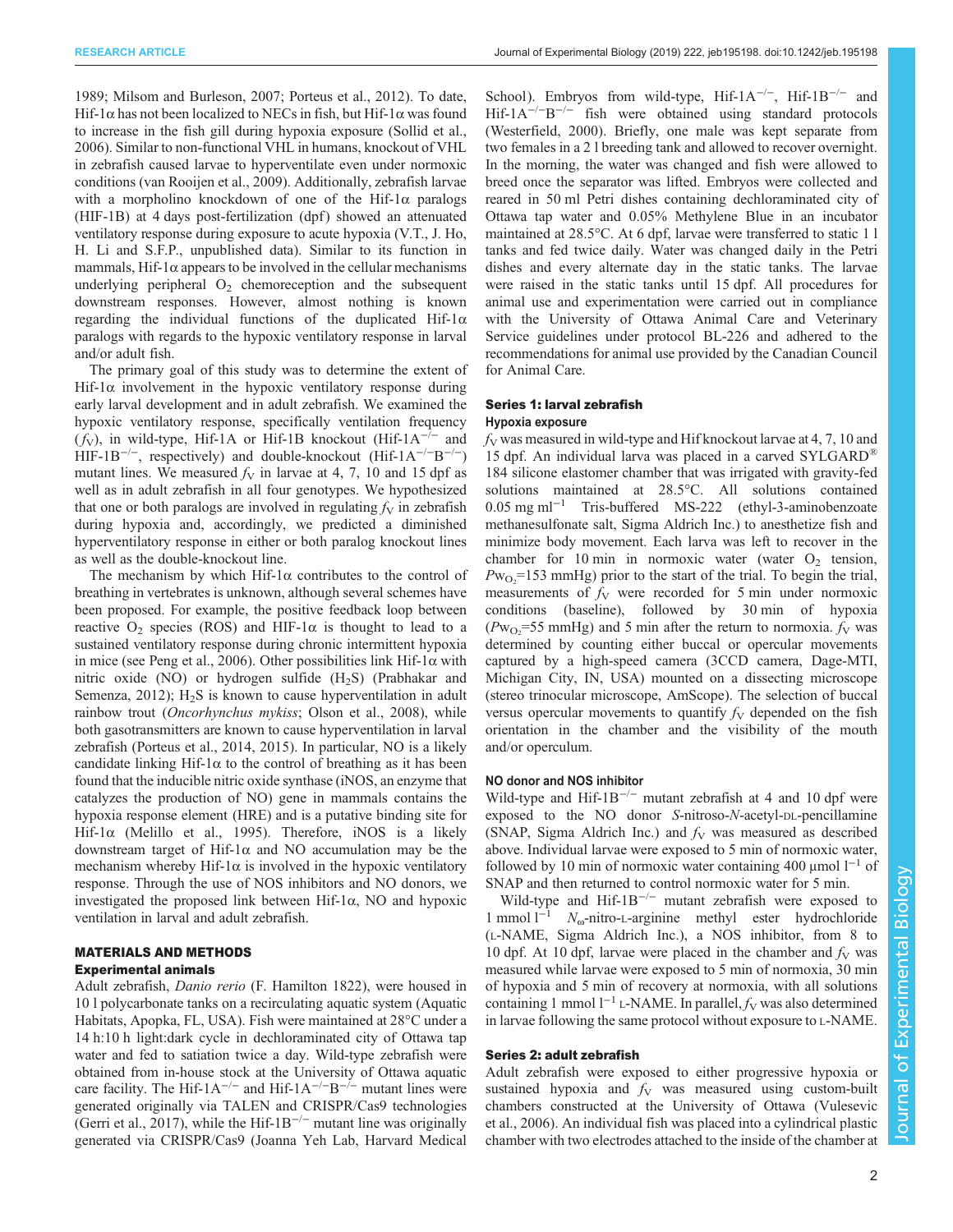either end. The electrodes were separated from the fish by coarse mesh and gravity-fed water was continuously supplied to the chambers. The electrodes detect bioelectric potentials generated by excitable cells controlling ventilation ( principle outlined in [Altimiras and Larsen, 2000\)](#page-8-0). The signal detected by the electrodes was amplified (custom-made amplifier, University of Ottawa) and analog data were converted to digital output using AcqKnowledge™ data acquisition software (Biopac Systems Inc., Goleta, CA, USA). Analysis of  $f_V$  was performed as described by [Vulesevic et al. \(2006\).](#page-9-0)

An individual zebrafish was placed into a chamber and allowed to recover for at least 1 h. For the sustained hypoxia experiment,  $f_V$  was measured for 15 min under normoxia, 1 h under hypoxia  $(Pw_{O_2}=30 \text{ mmHg})$  and 15 min under normoxia during recovery. For the progressive hypoxia experiment,  $f_V$  was measured for 15 min under normoxia and then in increasingly more severe hypoxia; 15 min at  $Pw_{O_2}$ =60 mmHg, 15 min at  $Pw_{O_2}$ =30 mmHg and 15 min at  $Pw_{O_2}$ =15 mmHg. Following the hypoxia exposures, fish were re-exposed to normoxia and  $f_V$  was measured for a further 15 min.

## Statistical analysis

All statistical analyses were performed in R ([https://www.R-project.](https://www.R-project.org/) [org/](https://www.R-project.org/)). In the experiments using larvae, occasional periods of recording of ≤1 min were excluded from analysis when brief movement of the fish prevented buccal or opercular movements from being visible in the recording. To handle missing values in the dataset (1.5% data missing), a multivariate imputation by chained equations technique was used to impute values using the mice package [\(van Buuren and Groothuis-Oudshoorn, 2011\)](#page-9-0). Data from the hypoxia and L-NAME experiments were analyzed using Markov chain Monte Carlo sampler for multivariate generalized linear models in MCMCglmm package [\(Hadfield, 2010\)](#page-9-0). Multivariate generalized linear models were used because of increased power to detect significance in data where the  $f_V$  pattern was not consistent across exposure time (e.g. transient increase in hypoxic  $f<sub>V</sub>$  in larval data), while modeling covariance among successive  $f_V$ measurements. Each model included all  $f_V$  measurements fitted as dependent variables and genotype as a fixed effect (fitted separately for each trait). The model included an unstructured (co)variance matrix at the residual level, using weakly informative inverse-Wishart priors with the scale parameter defined as a diagonal matrix containing values of one and distribution parameters set to 0.001 for the degrees of freedom [\(Hadfield, 2010\)](#page-9-0). Posterior distributions were estimated from 13,000 MCMC iterations sampled at 10 iteration intervals following an initial burn-in period of 3000 iterations. This yielded effective samples sizes of 1000 for the parameters of interest. We inspected the 95% highest posterior density (HPD) associated with each fixed effect estimate to check whether they overlapped with zero. A 95% HPD interval contains most of the posterior distribution and is analogous to a confidence interval (CI) in the frequentist approach; a 95% HPD that overlaps 0 indicates that the effect does not differ significantly from zero. Thus, for each estimate associated with genotype we determined whether the 95% HPDs included or excluded zero.

The effects of SNAP on larval  $f_V$  and resting  $f_V$  in adult zebrafish were analyzed statistically using one-way analysis of variance (ANOVA). In the larval SNAP exposure experiment, data did not pass normality (Shapiro–Wilk test) or equal variance (Levene's test); thus, the Kruskal–Wallis test by ranks ANOVA was used followed by Dunn's post hoc test (PMCMR package, [http://CRAN.R-project.org/package=PMCMR\)](http://CRAN.R-project.org/package=PMCMR). For adult resting  $f<sub>V</sub>$  data, normality and equal variance tests were passed; therefore,

ANOVA was performed followed by Tukey's post hoc test. Significance was set at  $P<0.05$ .

The effects of genotype and oxygen levels on adult  $f_V$  during either sustained or progressive hypoxia were tested using repeated measures two-way ANOVA using the car package ([Fox and](#page-9-0) [Weisberg, 2011](#page-9-0)). If Mauchly's test for sphericity failed, the P-value was adjusted using the Greenhouse–Geisser correction. Tukey's post hoc test was used if a significant interaction was detected. Significance was set at  $P<0.05$ .

#### RESULTS

## Series 1: larval zebrafish

### Resting  $f_V$

Early development stage larvae (4 and 7 dpf) of all genotypes had low resting  $f_V$  (<15 breaths min<sup>-1</sup>). Resting  $f_V$  increased as development progressed, reaching 25–40 breaths min−<sup>1</sup> by 15 dpf. There were no obvious effects of genotype on resting  $f_V$  [\(Fig. 1\)](#page-3-0).

#### Hypoxia exposure

In wild-type larval zebrafish, there was a significant increase in  $f_V$  in response to hypoxia ([Fig. 1](#page-3-0); [Fig. S1\)](http://jeb.biologists.org/lookup/doi/10.1242/jeb.195198.supplemental). However, the increase in hypoxic  $f_V$  was transient during the earlier stages of development; at 4 dpf,  $f_V$  was significantly elevated for the first 5 min of hypoxia [\(Fig. 1](#page-3-0)A; [Fig. S1A\)](http://jeb.biologists.org/lookup/doi/10.1242/jeb.195198.supplemental) and at 7 dpf for the first 15 min of hypoxia [\(Fig. 1B](#page-3-0); [Fig. S1E\)](http://jeb.biologists.org/lookup/doi/10.1242/jeb.195198.supplemental). Once wild-type larvae developed to 10 dpf, the increase in  $f_V$  was sustained throughout the hypoxia exposure [\(Fig. 1](#page-3-0)C,D; [Fig. S1I,M\)](http://jeb.biologists.org/lookup/doi/10.1242/jeb.195198.supplemental).

At 4 dpf, there was a significant difference in  $f_V$  during hypoxia between wild-type and Hif-1B−/<sup>−</sup> larvae ([Figs 1A](#page-3-0) and [2](#page-4-0)A). The Hif-1B<sup>-/−</sup> larvae did not increase  $f<sub>V</sub>$  in response to hypoxia [\(Fig. 1A](#page-3-0)), resulting in a significant difference between the knockout and wild-type fish during the first 5 min of hypoxia ([Fig. 2A](#page-4-0)). In contrast, Hif-1A<sup>- $/-$ </sup>B<sup>- $/-$ </sup> fish at 4 dpf had significantly higher  $f_V$ than wild-type fish after the initial 5 min of hypoxia ([Figs 1A](#page-3-0) and [2C](#page-4-0)). There was no difference at 4 dpf between wild-type and Hif- $1A^{-/-}$  zebrafish [\(Figs 1](#page-3-0)A and [2B](#page-4-0)). With the exception of the first minute in hypoxia, there was no significant difference between wild-type and the Hif-1 $\alpha$  knockout lines at 7 dpf ([Figs 1B](#page-3-0) and [2](#page-4-0)D– F). However, wild-type zebrafish at 7 dpf maintained a significant increase in  $f_V$  for the first 15 min of hypoxia, whereas the Hif-1 $\alpha$ single-paralog knockouts and the double knockout significantly increased  $f_V$  only for 5 min ([Fig. S1E](http://jeb.biologists.org/lookup/doi/10.1242/jeb.195198.supplemental)–H).

There was a significant difference in  $f<sub>V</sub>$  throughout the hypoxia exposure between wild-type and Hif- $1B^{-/-}$  zebrafish and between wild-type and Hif- $1A^{-/-}$  zebrafish at 10 dpf [\(Figs 1](#page-3-0)C and [2](#page-4-0)G,H). Wild-type zebrafish exhibited consistently higher hypoxic  $f_V$  than either of the Hif-1 $\alpha$  paralog knockouts. The Hif-1B<sup>-/−</sup> fish, unlike the wild-type and Hif-1A<sup>-/-</sup> fish, did not maintain elevated  $f_V$ during the entire length of the hypoxia exposure ([Fig. S1J](http://jeb.biologists.org/lookup/doi/10.1242/jeb.195198.supplemental)−K). In contrast to the single-paralog knockouts, the Hif- $1A^{-/-}B^{-/-}$  fish did not show a significant difference from the wild-type zebrafish for the first 9 min of hypoxia, although there was a significant difference for the remainder of the exposure during which the wild-type zebrafish had higher  $f_V$  ([Figs 1C](#page-3-0) and [2](#page-4-0)I). At 15 dpf, there was no difference between the wild-type zebrafish and Hif- $1\alpha$ knockout lines [\(Figs 1D](#page-3-0) and [2J](#page-4-0)–L); all fish exhibited a sustained elevation in  $f_V$  during hypoxia ([Fig. S1M](http://jeb.biologists.org/lookup/doi/10.1242/jeb.195198.supplemental)–P).

Upon return to normoxia, the wild-type zebrafish displayed a significant increase in  $f_V$  at 4 and 7 dpf [\(Fig. 1](#page-3-0); [Fig. S1](http://jeb.biologists.org/lookup/doi/10.1242/jeb.195198.supplemental)). By 10 dpf,  $f<sub>V</sub>$  returned rapidly to normoxic resting levels in wild-type zebrafish upon re-oxygenation. In contrast, the Hif- $1\alpha$  knockout lines did not show a significant difference in  $f_V$  between resting and recovery at 4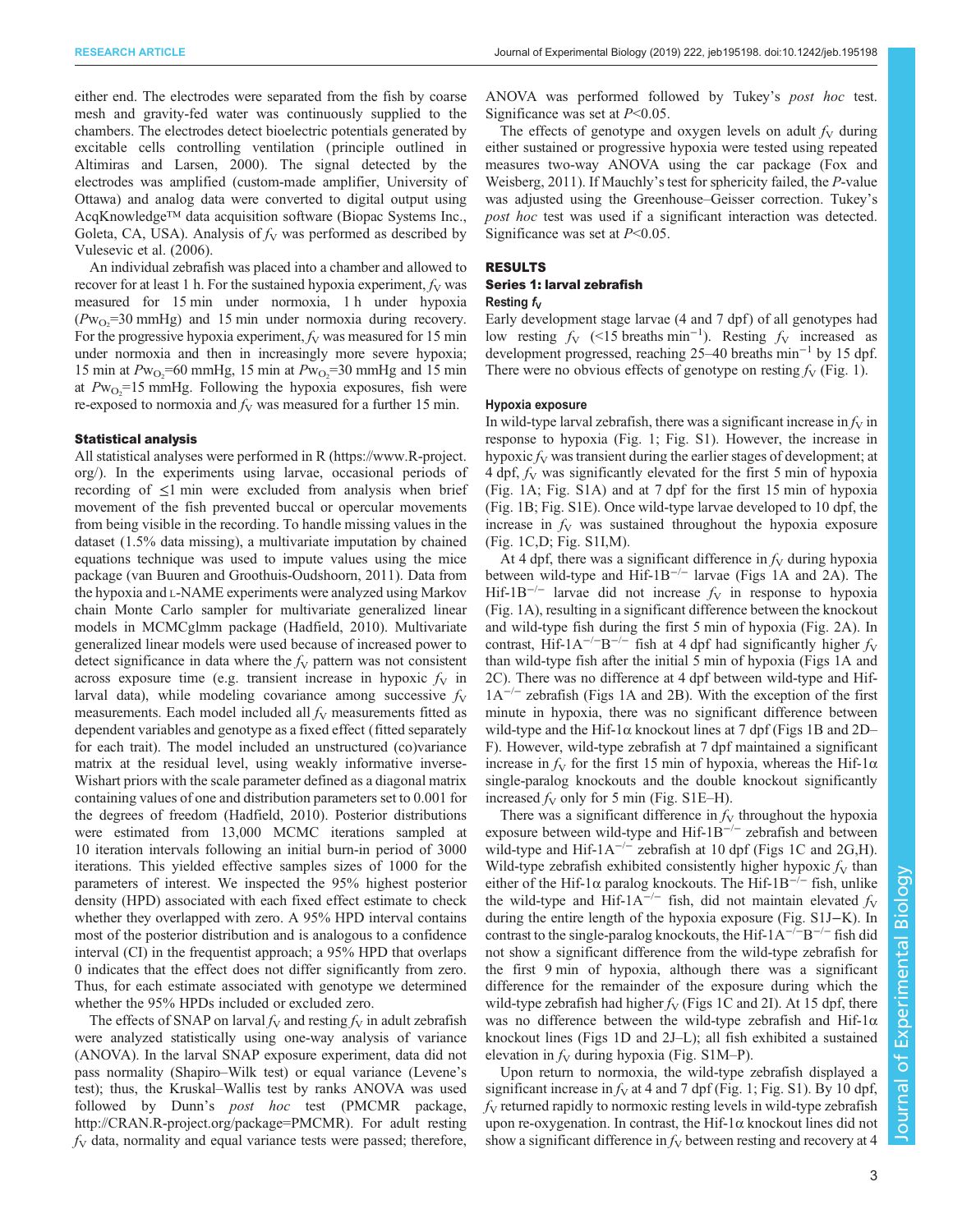<span id="page-3-0"></span>

Fig. 1. The interactive effects of hypoxia and developmental age on ventilation frequency ( $f_V$ ) in larval zebrafish. Wild-type  $(n=12$  for 4 dpf,  $n=9$  for 7 dpf and  $n=10$  for 10 and 15 dpf), Hif-1B<sup>-/-</sup> (n=10), Hif-1A<sup>-/-</sup> (n=10) and Hif-1A<sup>-/-</sup>B<sup>-/-</sup> (n=9 for 4 and 7 dpf,  $n=12$  for 10 dpf and  $n=10$ for 15 dpf) larvae at 4 days postfertilization (dpf) (A), 7 dpf (B), 10 dpf (C) and 15 dpf (D) were exposed to hypoxia (55 mmHg) and subsequently returned to normoxia (153 mmHg). Vertical dashed lines represent delineations among normoxia, hypoxia and recovery. Data are presented as means±s.e.m.

and 7 dpf, but at 10 and 15 dpf,  $f_V$  remained significantly elevated during re-exposure to normoxia ([Fig. S1](http://jeb.biologists.org/lookup/doi/10.1242/jeb.195198.supplemental)).

# Effects of NO and NOS inhibition

Wild-type and Hif-1B<sup>-/-</sup> zebrafish significantly increased  $f_V$  in response to 400 μmol l−<sup>1</sup> SNAP at 4 and 10 dpf [\(Fig. 3](#page-5-0)). Wild-type zebrafish treated with L-NAME between 8 and 10 dpf exhibited lower  $f_V$  for the first 9 min of hypoxia in comparison to untreated fish [\(Fig. 4A](#page-5-0),C). Peak  $f_V$  during hypoxia in untreated wild-type individuals was 155±17 breaths min<sup>-1</sup>, while peak  $f_V$  in L-NAME-treated individuals was significantly diminished to 50±16 breaths min−<sup>1</sup> . In contrast, L-NAME treatment was without effect on the ventilatory response to hypoxia in Hif-1B−/<sup>−</sup> zebrafish at 10 dpf ([Fig. 4](#page-5-0)B,D). Peak  $f_V$  during hypoxia was similar between untreated (72±26 breaths min−<sup>1</sup> ) and L-NAME-treated  $(64\pm11$  breaths min<sup>-1</sup>) individuals.

# Series 2: adult zebrafish

# Resting  $f_V$

Resting normoxic  $f_V$  values were calculated by pooling data from the sustained and progressive hypoxia experiments for each genotype [\(Fig. 5\)](#page-6-0). Resting  $f<sub>V</sub>$  was significantly higher in adult Hif-1B<sup>-/−</sup> and Hif-1A<sup>-/−</sup>B<sup>-/−</sup> zebrafish (201±9 breaths min<sup>-1</sup> and 192±9 breaths min−<sup>1</sup> , respectively) than in adult wild-type zebrafish (150±9 breaths min<sup>-1</sup>). Resting  $f_V$  in Hif-1A<sup>-/-</sup> was not statistically different from that of wild-type zebrafish or the other Hif-1α knockout lines.

## Sustained hypoxia

All lines of zebrafish exposed to hypoxia increased and maintained elevated  $f_V$  throughout the period of exposure [\(Fig. 6A](#page-6-0)). Data at each  $O<sub>2</sub>$  tension averaged and normalized to normoxic  $f<sub>V</sub>$  showed that the hypoxic ventilatory response was attenuated in the Hif-1B−/<sup>−</sup> zebrafish [\(Fig. 6B](#page-6-0)). Specifically, the average increase in  $f<sub>V</sub>$  between normoxia and hypoxia was 170 breaths min<sup>-1</sup> for wild-type fish, similar to that of Hif-1A<sup>-/-</sup> and Hif-1A<sup>-/-</sup>B<sup>-/-</sup> fish (148 and 159 breaths min−<sup>1</sup> , respectively), and unlike that of Hif-1B<sup>-/−</sup> fish (79 breaths min<sup>-1</sup>). The significantly lower  $\Delta f_V$  for Hif-1B<sup>-/−</sup> was the combined result of a higher resting  $f_V$  and a lower increase in  $f_V$  in hypoxia. In wild-type and Hif-1 $\alpha$  knockout lines, average  $f_V$  during recovery was significantly lower than  $f_V$  at resting normoxia.

## Progressive hypoxia

There was an increase in  $f_V$  at 60 mmHg hypoxia and a further increase in  $f_V$  at 30 mmHg hypoxia in adult wild-type and Hif-1 $\alpha$  knockout lines ([Fig. 6C](#page-6-0)). We also exposed fish to 15 mmHg hypoxia, but at this level there was mortality in all genotypes (wild-type 40%, Hif-1B<sup>-/−</sup> 83%, Hif-1A<sup>-/−</sup> 38% and Hif-1A<sup>- $/-$ </sup>B<sup>- $/-$ </sup> 50% mortality). Because of the high mortality rate, we opted to exclude the 15 mmHg and the subsequent recovery data. There was no significant difference among genotypes for averaged and normalized  $f_V$  in response to hypoxia [\(Fig. 6D](#page-6-0)). However, if data from the Hif-1 $\alpha$  paralogs were combined and tested against wild-type, there was a significant blunting of the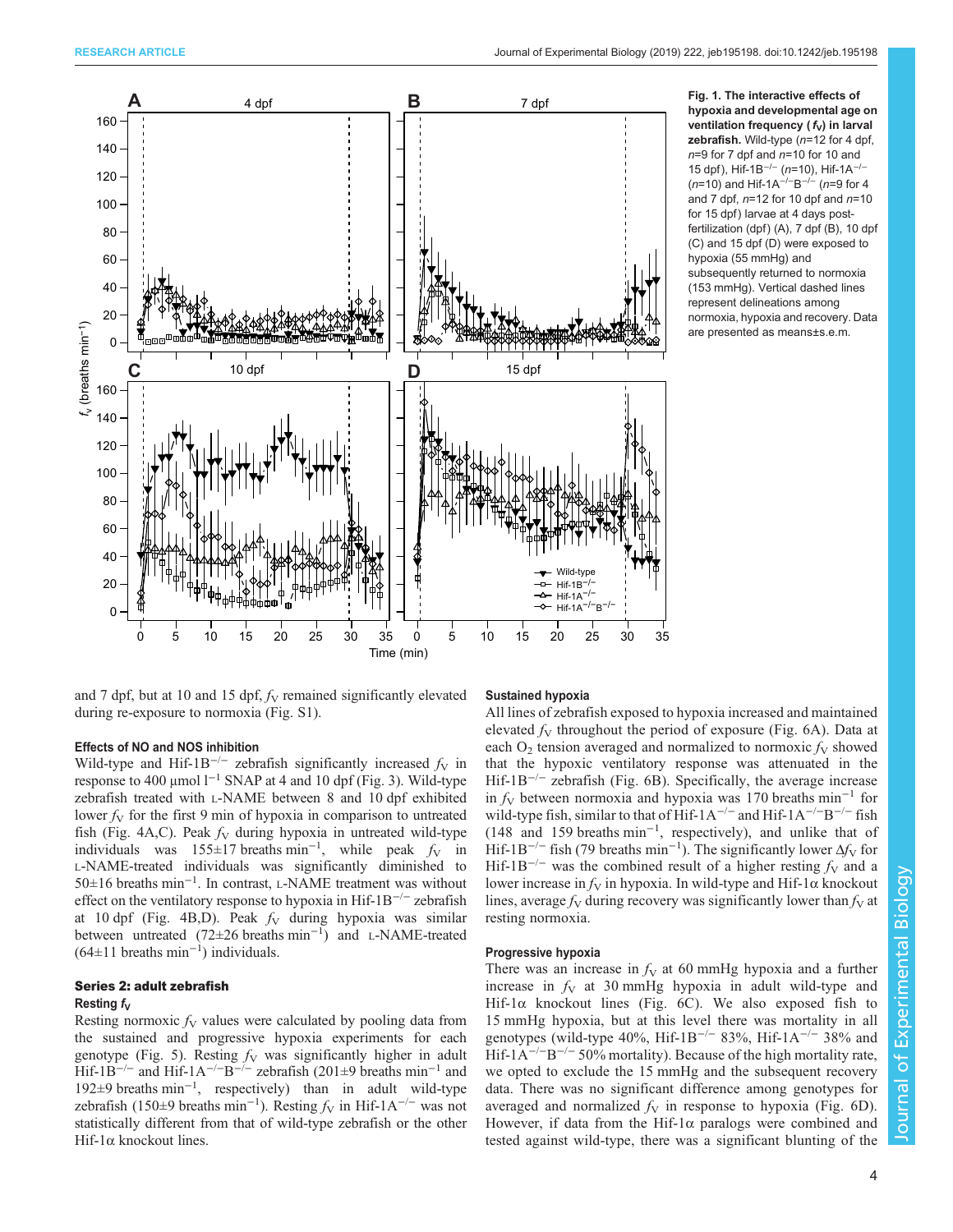<span id="page-4-0"></span>

Fig. 2. The average difference in  $f_V(\Delta f_V)$  in Hif-1α mutant larvae relative to wild-types during 30 min of hypoxia (55 mmHg) and subsequent return to normoxia. Vertical dashed lines represent delineations among normoxia, hypoxia and recovery. Data are based on Fig. 1 and are of (A,D,G,J) Hif-1B<sup>-/−</sup> fish, (B,E,H,K) Hif-1A−/<sup>−</sup> fish and (C,F,I,L) Hif-1A−/−B−/<sup>−</sup> fish relative to wild-type. Larvae were tested at 4 dpf (A–C), 7 dpf (D–F), 10 dpf (G–I) and 15 dpf (J–L). Estimates are presented with 95% credible interval (CI) based on Bayesian analysis. Each point represents the mode and the 95% CI of the posterior distribution associated with the difference in  $f<sub>V</sub>$  of knockout relative to wild-type fish. Shown are mode (filled squares) and 95% CI (black lines) of the posterior distribution. Data are significant if the 95% CI lines do not intersect zero (dashed horizontal line).

hyperventilatory response in the Hif-1α knockout lines at 30 mmHg (two-way repeated measures ANOVA, genotype× oxygen:  $F=5.3$ ,  $P=0.01$ , genotype:  $F=4.8$ ,  $P=0.04$ , oxygen:  $F=54.4, P<0.01$ ).

# **DISCUSSION**

The goal of the study was to determine the involvement of Hif-1α paralogs in the hypoxic ventilatory response of larval and adult zebrafish. The role of each Hif- $1\alpha$  paralog was dependent on stage of development; in larvae, a knockout of either Hif-1α paralog generally caused a decrease in hypoxic  $f_v$ , while in adults, only Hif-1B knockout fish showed a significant decrease in hypoxic  $f_V$ . Our results suggest that the mechanism of action of Hif-1 $\alpha$  may be through the NOS/NO pathway.

### Hypoxic ventilation in wild-type larval zebrafish

The hypoxic hyperventilatory response is achieved through increases in either  $f_V$  or amplitude, or both, depending on the species ([Perry et al., 2009\)](#page-9-0). In this study, we focused on  $f_V$  because adult zebrafish solely increase  $f_V$  during hypoxia ([Vulesevic et al.,](#page-9-0) [2006\)](#page-9-0) and, currently, there is no established method to measure breathing amplitude in zebrafish larvae.

During earlier larval stages ( $\leq$ 7 dpf),  $f<sub>V</sub>$  significantly increased during hypoxia but the response was transient, with  $f_V$  returning to baseline levels within about 5–15 min. By 10 dpf, the increase in  $f_V$ was maintained throughout the hypoxia exposure similar to the response of adult fish. A similar breathing pattern during hypoxia was described previously in mammals as a biphasic response whereby neonates exposed to acute hypoxia exhibit an immediate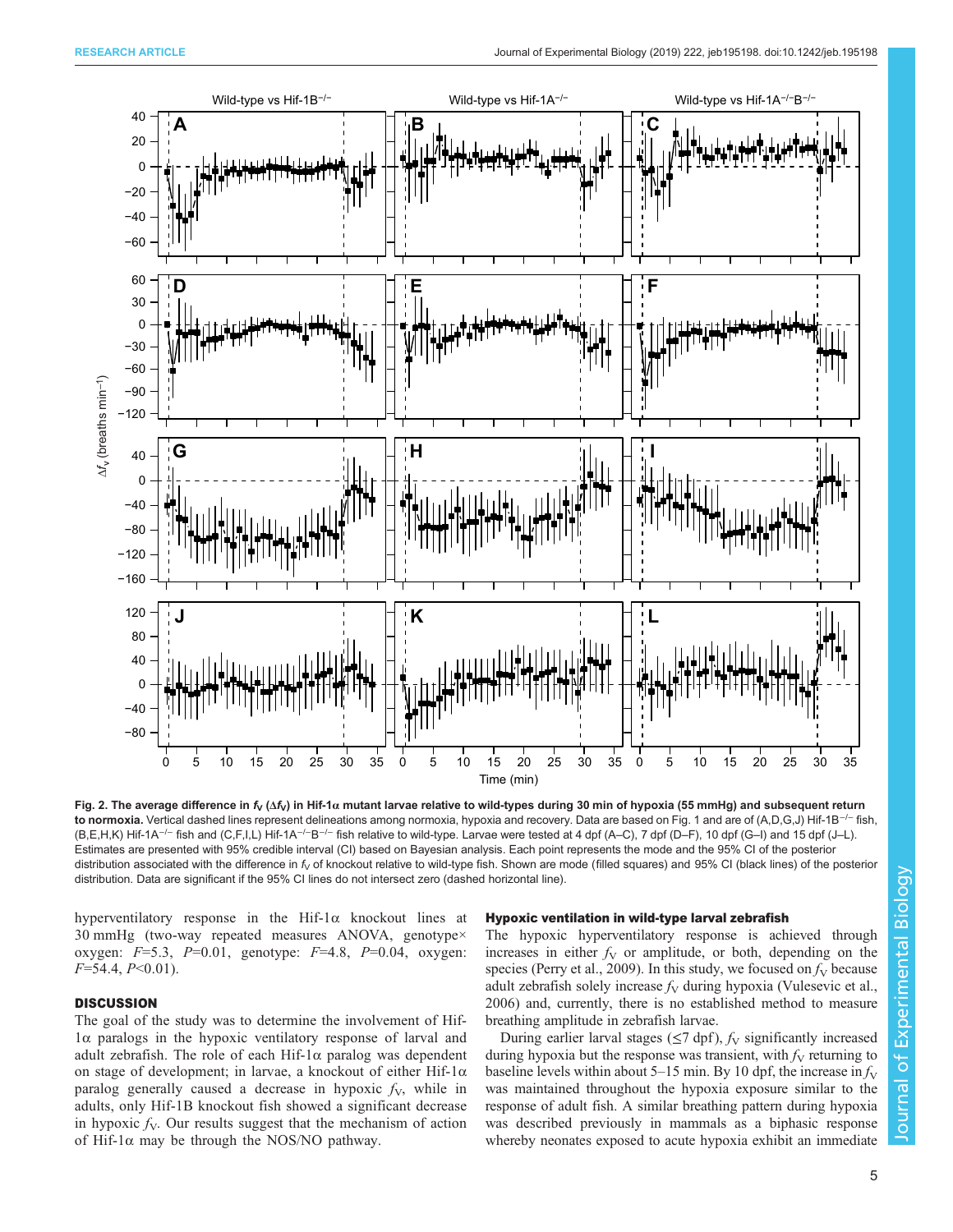<span id="page-5-0"></span>

Fig. 3.  $f<sub>V</sub>$  in wild-type and Hif-1B<sup>-/−</sup> larval zebrafish exposed to SNAP (nitric oxide donor) at 4 and 10 dpf. There was a significant effect of 400 µmol  $I^{-1}$  SNAP on  $f_V$ [one-way non-parametric ANOVA (Kruskal–Wallis): 4 dpf wild-type:  $\chi^2$ =16.128, P<0.01, *n*=10; 4 dpf Hif-B<sup>–/–</sup>:  $\chi^2$ =17.007, P<0.01, n=11; 10 dpf wild-type:  $\chi^2$ =20.117, P<0.01, n=8; 10 dpf Hif-1B<sup>-/-</sup>: χ<sup>2</sup>=15.398, P<0.01, n=8; Dunn's post hoc]. Data are presented as means±s.e.m. Values with different letters are significantly different (P<0.05) within each treatment group.

increase in ventilation followed by a decline to resting levels within a few minutes (<5 min) ([Jansen and Chernick, 1983](#page-9-0); [Mortola et al.,](#page-9-0) [1989](#page-9-0); [Powell et al., 1998\)](#page-9-0). The decrease in ventilation during hypoxia was attributed primarily to a decrease in  $O_2$  consumption, suggesting that metabolic rate is an important driver of the ventilatory response in neonatal mammals ([Mortola et al., 1989\)](#page-9-0). As neonates mature, elevated ventilation becomes sustained during hypoxia ([Bonora et al., 1984\)](#page-9-0), similar to the pattern observed in this study for developing zebrafish larvae. It is possible that, like

mammals, early stage zebrafish larvae do not sustain the increased  $f<sub>V</sub>$  during hypoxia because of a decrease in O<sub>2</sub> consumption. However, at an exposure of 55 mmHg it is unlikely that there was a decrease in  $O_2$  consumption in zebrafish larvae given that  $O_2$ consumption does not decrease until the critical  $O_2$  tension ( $P_{\rm crit}$ ; the lowest  $Pw_{O_2}$  at which an animal can sustain routine  $O_2$ consumption, below which  $O_2$  consumption progressively decreases). For zebrafish larvae at 4 and 7 dpf,  $P_{\text{crit}}$  was measured at 33.7 and 30.1 mmHg, respectively (M.M., Y. K. Pan and S.F.P.,



Fig. 4. f<sub>v</sub> at 10 dpf in wild-type and Hif-1B<sup>-/−</sup> larval zebrafish exposed to L-NAME (nitric oxide inhibitor). (A,B) Wild-type and Hif-1B<sup>-/−</sup> zebrafish were exposed to hypoxia with (open symbols) or without (filled symbols) 1 mmol l<sup>−1</sup> L-NAME. Data are presented as means±s.e. (C,D) Average difference in  $f_V(\Delta f_V)$  ±95% credible interval between untreated and L-NAME-treated fish during and after exposure to hypoxia, based on Bayesian analysis (n=8). Vertical dashed lines represent delineation among normoxia, hypoxia and recovery. Estimates are significant if the 95% CI do not intersect zero (dashed horizontal line)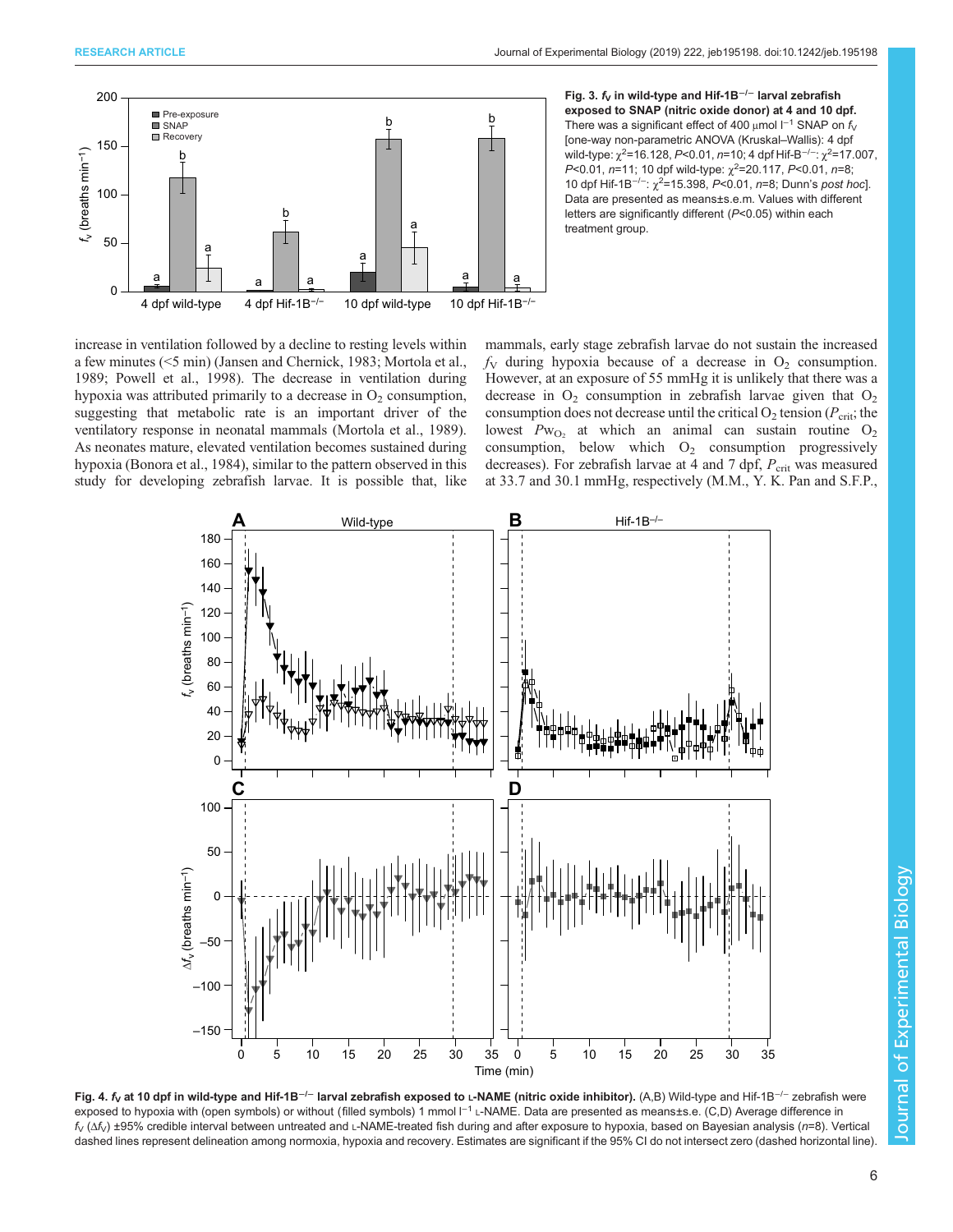<span id="page-6-0"></span>

Fig. 5. Baseline f<sub>v</sub> in wild-type, Hif-1B<sup>-/-</sup>, Hif-1A<sup>-/-</sup> and Hif-1A<sup>-/-</sup>B<sup>-/-</sup> adult zebrafish. Data were pooled from sustained and progressive hypoxia exposure experiments (Fig. 6). There was a significant effect of genotype on baseline  $f_V$  (ANOVA, F=6.83, P<0.01; n=16 for Hif-1A<sup>-/-</sup> and Hif-1A<sup>-/−</sup>B<sup>-/−</sup>, n=20 for wild-type and Hif-1B<sup>-/−</sup>, Tukey post hoc). Data are presented as means±s.e.m. Values with different letters are significantly different (P<0.05).

unpublished data),  $Pw_{O_2}$  values that are much lower than the mild level of hypoxia used in our study. Alternatively, the hypoxic  $f_V$ patterns of the developing zebrafish larvae may be related to the

transition between cutaneous and branchial respiration. During early development  $(\leq 15 \text{ dpf})$ , zebrafish larvae primarily rely on cutaneous respiration ([Rombough, 2002\)](#page-9-0), and in this study, the



Fig. 6. f<sub>V</sub> during sustained and progressive hypoxia in wild-type, Hif-1B<sup>-/-</sup>, Hif-1A<sup>-/-</sup> and Hif-1A<sup>-/-</sup>B<sup>-/-</sup> adult zebrafish. (A,B) Sustained hypoxia; (C,D) progressive hypoxia. A and C represent absolute ventilation frequency data while in B and D ventilation frequency was averaged across time for each O2 level treatment and normalized to normoxic values. For sustained hypoxia (B), a significant interaction was detected (two-way repeated measures ANOVA, genotype×oxygen: F=5.25, P<0.01, genotype: F=4.51, P=0.011, oxygen: F=32.56, P<0.001, n=7–8, Tukey post hoc), while there was no significant interaction for progressive hypoxia (D; two-way repeated measures ANOVA, genotype×oxygen: F=1.78, P=0.11, genotype: F=1.66, P=0.19, oxygen: F=414.62, P<0.001, n=8 for all groups except for wild-type and Hif-1B<sup>-/-</sup> in progressive hypoxia where n=12). Values with different letters are significantly different (P<0.05) within each treatment group and across treatment groups. Data are presented as means±s.e.m.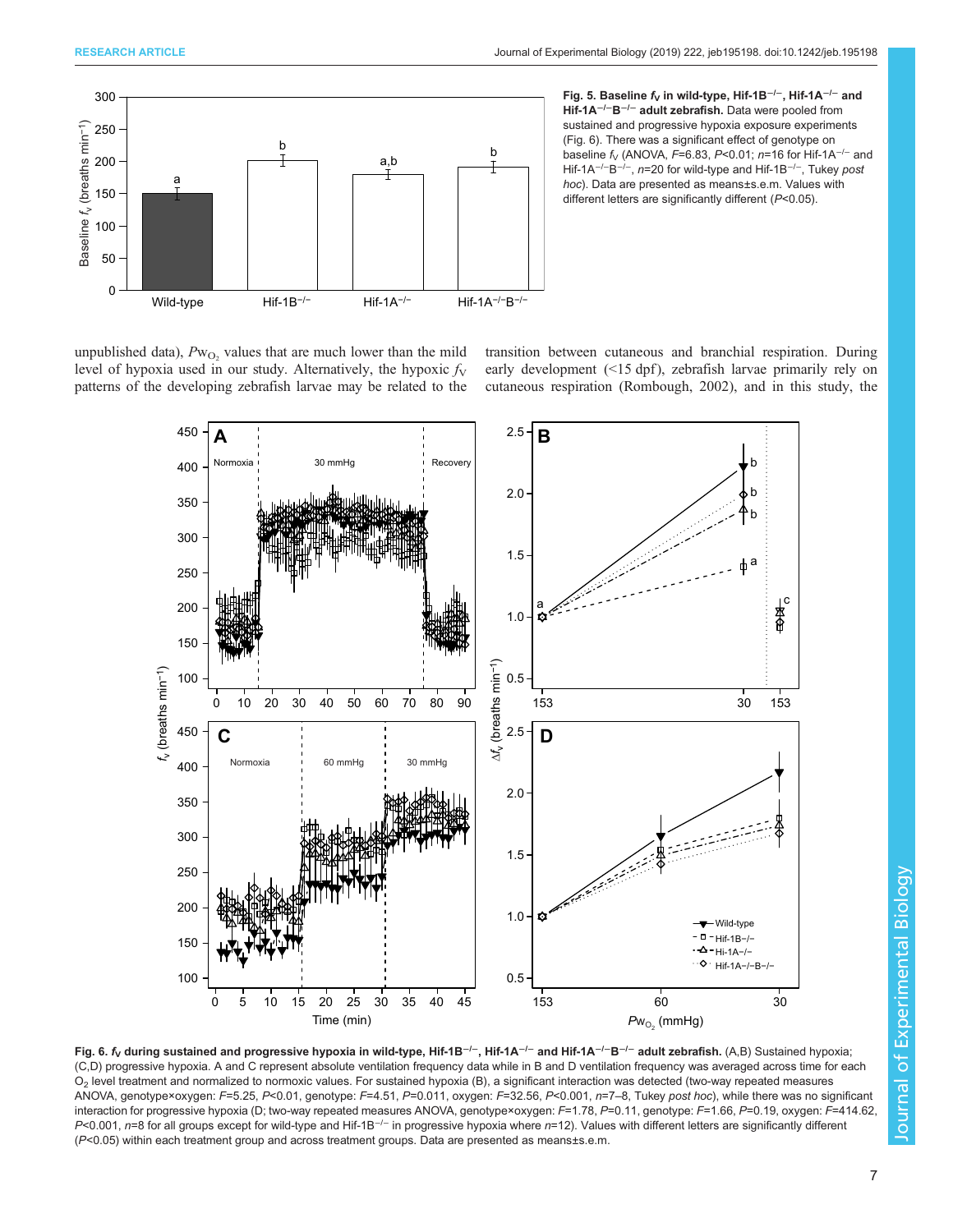larvae were exposed to an  $O<sub>2</sub>$  tension of 55 mmHg, a relatively mild level of hypoxia. It is possible that cutaneous respiration was sufficient to meet metabolic demand during the hypoxia exposure in fish at least until 7 dpf. Hyperventilation incurs a significant energetic cost [\(Hughes and Saunders, 1970](#page-9-0); [Jones and Schwarzfeld,](#page-9-0) [1974](#page-9-0); [Steffensen, 1985](#page-9-0)), and if cutaneous respiration is a sufficient means of obtaining  $O<sub>2</sub>$  from the environment during mild hypoxia, it may reduce the need for sustained hyperventilation, thus avoiding the costs associated with elevated  $f<sub>V</sub>$ . As larvae develop and switch from cutaneous to branchial respiration ([Rombough, 2002\)](#page-9-0), elevated  $f_V$  is likely required to maintain arterial  $O_2$  tension and may be the reason why older zebrafish larvae and adults sustain hyperventilation during hypoxia. Further investigation is required to pinpoint the factors that drive the change from transient to sustained hypoxic hyperventilation as zebrafish larvae mature.

# Loss of Hif-1 $\alpha$  function blunts the hypoxic ventilatory response

Hif- $1\alpha$  is thought to be one of the most critical transcription factors underlying the hypoxic phenotype in vertebrates because it is involved in numerous biological processes, including angiogenesis, erythropoiesis, apoptosis, metabolism, cell survival and cell proliferation (reviewed in [Semenza, 2003\)](#page-9-0). More recently, Hif-1 $\alpha$ was implicated in the control of breathing (reviewed in [Prabhakar](#page-9-0) [and Semenza, 2012; Perry and Tzaneva, 2016](#page-9-0)). A knockout of Hif-1A or Hif-1B in larval zebrafish led to a significant blunting or abolishment of the hypoxic ventilatory response during the early stages of development. Specifically, there was no increase in  $f_V$ during hypoxia in Hif-1B−/<sup>−</sup> knockouts at 4 dpf and the duration of elevated  $f_V$  during hypoxia was shorter in both Hif-1 $\alpha$  knockout lines at 7 dpf. Moreover, the magnitude of the  $f_V$  increase was lower in the two Hif-1 $\alpha$  knockout lines at 10 dpf. However, by 15 dpf, the  $f<sub>V</sub>$  changes during hypoxia were similar among the different genetic lines. A previous study (V.T., J. Ho, H. Li and S.F.P., unpublished data) showed that morpholino knockdown of Hif-1B significantly lowered  $f_V$  during acute hypoxia in comparison with  $f_V$  of wild-type larvae at 4 dpf. The blunted hypoxic ventilatory response associated with morpholino knockdown of Hif-1 $\alpha$  is consistent with the results of the current study, in which Hif-1B knockout, and to a lesser extent Hif-1A knockout, diminished the hypoxic hyperventilatory response in larval zebrafish.

Adult Hif-1B<sup>-/-</sup> zebrafish exhibited a significantly lower  $f_V$ during exposure to sustained hypoxia (30 mmHg for 1 h) owing in part to a lower hypoxic  $f_V$  and in part to a higher resting  $f_V$  when compared with wild-type zebrafish. In contrast, there was no significant effect of Hif-1A knockout on the ventilatory response to this single level of hypoxia. When exposed to progressive and increasingly severe hypoxia (15 min at 60 and 30 mmHg), there was no significant difference between wild-type and the two Hif-1α knockout lines. However, the trend shows that there was blunting of the hyperventilatory response in both Hif-1 $\alpha$  knockout lines at 30 mmHg which became significant when Hif-1 $\alpha$  data were combined and tested against wild-type zebrafish. This suggests that there may be a small effect of Hif-1α knockout, but a lack of statistical power is preventing the detection of significant differences when individual Hif-1 $\alpha$  paralogs are considered. It is possible that when Hif-1α knockout zebrafish are exposed to 30 mmHg with a prior exposure to 60 mmHg, the pre-exposure to a milder hypoxia may allow for compensatory mechanisms to alleviate at least partially the negative effects of knockout of Hif-1 $\alpha$ . The importance of Hif-1 $\alpha$  paralogs to the hypoxic ventilatory response in adult zebrafish remains equivocal, but the

role the paralogs may play is likely dependent on the specific nature of the hypoxia exposure. Interestingly, in HIF-1 $\alpha$  heterozygote adult mice, the ventilatory response was not impaired during exposure to acute hypoxia ([Kline et al., 2002](#page-9-0)). However, when adult mice were subjected to chronic hypoxia followed by an acute hypoxic challenge, there was a blunted hypoxic ventilatory response in the HIF-1 $\alpha$  heterozygous mice ([Kline et al., 2002; Peng et al., 2006\)](#page-9-0). It is possible that chronic exposure to hypoxia (sustained or intermittent) may reveal a more prominent and definitive involvement of Hif- $1\alpha$  in the hypoxic ventilatory response in adult zebrafish.

Consistent with other studies on larval zebrafish ([Rahbar et al.,](#page-9-0) [2016; Coe et al., 2017\)](#page-9-0), older larvae (10–15 dpf ) and adults rapidly returned  $f_V$  to normoxic levels after a bout of hypoxia. In contrast,  $f_V$ remained significantly elevated at 4 and 7 dpf during recovery in wild-type zebrafish, whereas in the Hif-1A<sup> $-/-$ </sup> and Hif-1B<sup> $-/-$ </sup> larvae at 4 and 7 dpf,  $f_V$  returned to normoxic levels rapidly following hypoxia. A study on the Siberian sturgeon (*Acipenser baeri*) demonstrated that ventilation remained significantly elevated for 30 min after a bout of hypoxia ([Nonnotte et al., 1993\)](#page-9-0). The post-hypoxic increase in ventilation was attributed to a persistent reduction of arterial  $P_{\text{O}_2}$  during recovery as tissue  $\text{O}_2$  uptake increased to repay the  $O<sub>2</sub>$  debt accumulated during hypoxia [\(Nonnotte et al., 1993\)](#page-9-0). While it is possible that a similar phenomenon may also explain the elevated post-hypoxic  $f_V$  in wild-type larvae at 4 and 7 dpf, the lack of ventilatory drive for much of the hypoxic exposure would suggest that arterial  $P_{\text{O}_2}$  and therefore tissue oxygenation were not sufficiently impacted by the decrease in environmental  $P_{\text{O}_2}$ . At 10 and 15 dpf, both Hif-1A<sup>-/-</sup> and Hif-1B<sup>-/−</sup> larvae exhibited elevated  $f<sub>V</sub>$  during recovery, yet the hypoxic  $f_V$  among all genotypes was largely the same. The differences in the post-hypoxia  $f_V$  recovery pattern with increasing age and the interactive effects of Hif- $1\alpha$  knockout are intriguing and warrant further investigation.

# Interactions between Hif-1 $\alpha$  and NO in promoting the hypoxic ventilatory response

In mammals, a number of Hif-1 $\alpha$  target genes known to influence breathing have been proposed as possible mechanisms by which Hif-1 $\alpha$  modulates the hypoxic ventilatory response (reviewed in [Powell and Fu, 2008](#page-9-0); [Prabhakar and Semenza, 2012](#page-9-0)). For example, vascular endothelial growth factor (VEGF; [Jyung et al., 2000\)](#page-9-0), erythropoietin (EPO; [Soliz et al., 2005](#page-9-0)), endothelin-1 (ET-1; [Kuwaki et al., 1996](#page-9-0)) and NO [\(Prabhakar et al., 1993\)](#page-9-0) have been implicated in contributing to the mechanisms of action of Hif-1α. In particular, NO is an intriguing possibility because its production by NOS was shown to play a stimulatory role in the control of breathing in larval zebrafish [\(Porteus et al., 2015\)](#page-9-0). We investigated the connection between Hif-1 $\alpha$  and NO in Hif-1B<sup>-/−</sup> fish at 10 dpf because it was the first developmental time point of sustained elevated hypoxic  $f_V$  and the developmental stage at which knocking out functional Hif-1B had a significant impact on  $f_v$ . We focused on the Hif-1B paralog rather than Hif-1A because the Hif-1B−/<sup>−</sup> larvae showed a much greater blunting of the hyperventilatory response than the Hif- $1A^{-/-}$  larvae at 10 dpf. Wild-type larvae displayed a significantly lower hypoxic  $f_V$  when exposed to L-NAME in contrast to Hif-1B−/<sup>−</sup> larvae, which showed no effect of L-NAME. The lack of an effect of L-NAME on  $f_V$  in the Hif-1B knockout larvae indicates that NO is unable to contribute to the hypoxic control of breathing in larvae experiencing a loss of functional Hif-1B. These results suggest that the involvement of Hif-1B in hypoxic ventilation in zebrafish larvae is through NOS and, by extension,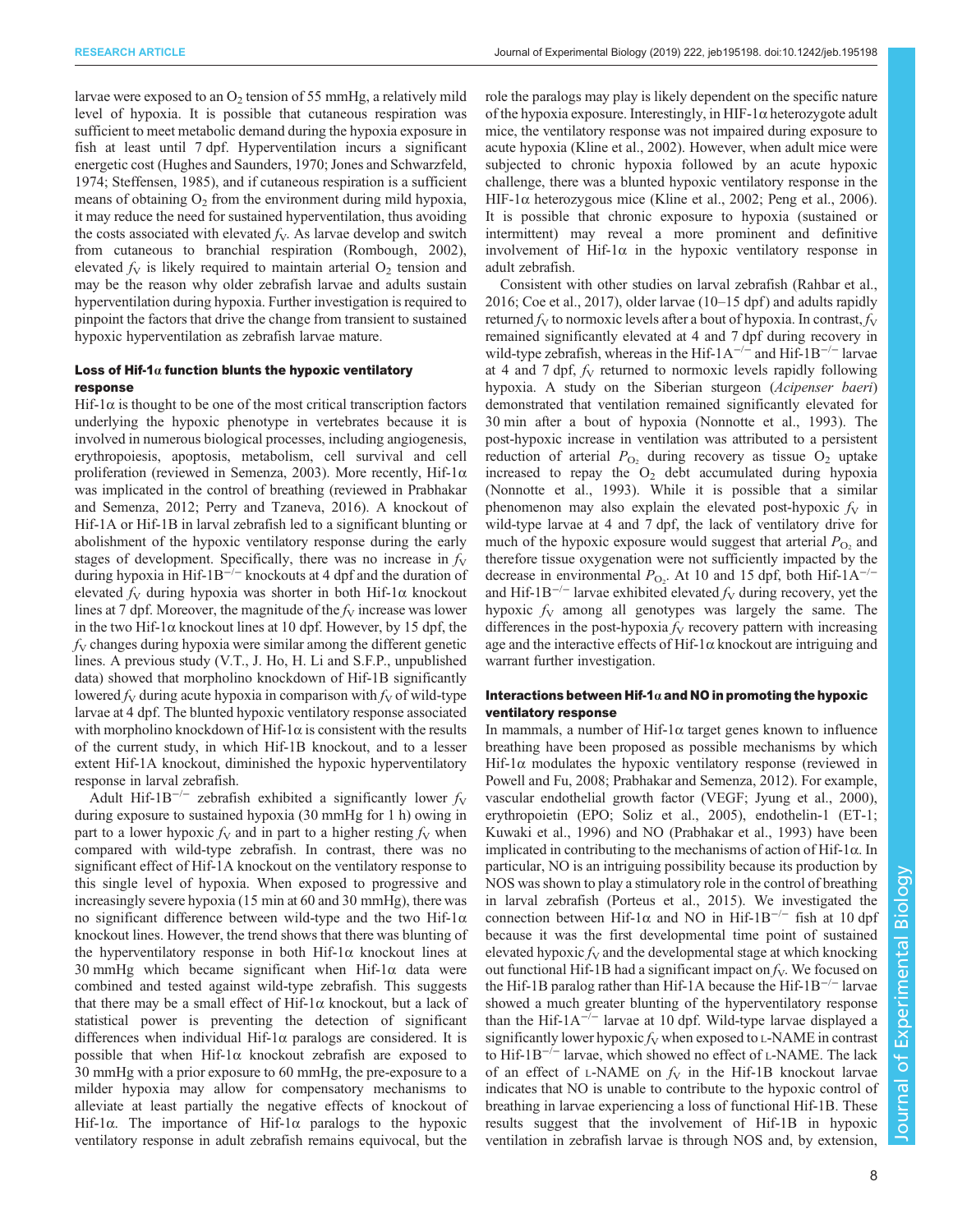<span id="page-8-0"></span>NO and future work should focus on determining whether there is also a link between NOS and Hif-1A. [Porteus et al. \(2015\)](#page-9-0) reported that neuronal NOS was localized to the  $O<sub>2</sub>$ -sensing NECs of larval skin and adult zebrafish gill. Currently, there is no evidence to indicate that Hif-1α is co-localized with NOS in NECs although Hif-1 $\alpha$  is found within the analogous O<sub>2</sub>-sensing glomus cells of the carotid body ([Roux et al., 2005\)](#page-9-0). Although we have been repeatedly unsuccessful in using custom homologous or commercial heterologous HIF antibodies in immunohistochemistry experiments, future research should be aimed at co-localizing NOS and Hif-1 $\alpha$  in zebrafish NECs. However, the involvement of Hif-1 $\alpha$ in the hypoxic ventilatory response demonstrated in the current study for zebrafish and its possible link to NO signaling do not necessarily require their presence in NECs.

In adult zebrafish, unlike in larvae, NO exerts an inhibitory effect on ventilation during hypoxia [\(Porteus et al., 2015\)](#page-9-0). Thus, if NO is the sole mechanism underlying the effects of Hif-1B on the control of breathing, we would expect that hypoxic  $f_V$  in Hif-1B adult fish would be greater than that in wild-type fish rather than less. However, similar to the effect in larvae, a loss of Hif-1B impaired the hypoxic ventilatory response in adult fish. These results suggest that in addition to NO, other mechanisms may be involved, such as VEGF, EPO or ET-1 [\(Prabhakar and Semenza, 2012](#page-9-0)), in the control of breathing via Hif-1α. These potential mechanisms may mask the inhibitory effect of NO on hypoxic ventilation in adult zebrafish.

# Do the Hif-1 $\alpha$  paralogs play equivalent roles in the hypoxic ventilatory response?

The possible outcomes in the evolution of gene duplicates after a genome-wide duplication event are (1) sub-functionalization, where the functions of the ancestral gene are divided between the paralogs, (2) neo-functionalization, where the paralogs acquire novel functions or (3) gene dosage, where the expression of the paralogs is higher than that of the ancestral gene ([Zhang, 2003](#page-9-0); [Innan and Kondrashov, 2010](#page-9-0); [Glasauer and Neuhauss, 2014\)](#page-9-0). As the ancestral Hif-1 $\alpha$  role in the hypoxic ventilatory response is unknown, it is not possible to draw concrete conclusions regarding which mechanism governed the evolution of the Hif-1 $\alpha$  paralogs. However, by examining the patterns of  $f_V$  in larval and adult zebrafish between Hif- $1A^{-/-}$  and Hif- $1B^{-/-}$ , as well as the doubleknockout line, we can begin to examine whether the two paralogs play similar or divergent roles in the control of breathing during hypoxia.

Both Hif-1 $\alpha$  paralogs appear to be involved in the hypoxic ventilatory response of larval zebrafish. Loss of function of either paralog led to similar hypoxic breathing patterns, e.g. shorter duration of significantly elevated hypoxic  $f_V$  at 7 dpf, but also distinctly different breathing responses to hypoxia, e.g. abolishment of hypoxic  $f_V$  in Hif-1B<sup>-/−</sup> in contrast to no effect on hypoxic  $f_V$  in Hif-1A<sup> $-/-$ </sup> larvae at 4 dpf. In adults, only the Hif-1B paralog appears to be involved in the hypoxic ventilatory response. Thus, it is conceivable that after the duplication of Hif-1α, relaxation of selection may have allowed the Hif-1 $\alpha$  paralogs to evolve differences in the fine-tuning of the hypoxic control of breathing, possibly via different mechanistic pathways.

Evoking the loss of function of both paralog genes is a powerful method to determine how or whether the two paralogs interact with each other. If the effect of the double mutation is the sum of the effects of the single mutations, it is considered additive and thus the paralogs presumably are not interacting. If the effect is any other than additive, the paralogs are interacting with each other and this is termed epistasis. Interestingly, the hypoxic  $f<sub>V</sub>$  of the

double-knockout fish in relation to the single knockout of Hif-1α paralogs changes over developmental time. At 4 dpf, the effect of the double knockout was less than the sum of the individual Hif- $1\alpha$ knockout effects, possibly indicating positive epistasis, while at 7 dpf the effect was greater than the sum of the individual Hif-1 $\alpha$ knockout effects, possibly indicating negative epistasis. In the adult zebrafish, the effects of the double knockout varied according to the type of hypoxia exposure. This would suggest that the way the two paralogs interact with each other and possibly with other mechanisms of control of breathing [e.g. HIF-2α, which was shown to inhibit the carotid body sensitivity; [Prabhakar and Semenza,](#page-9-0) [2016\]](#page-9-0) is dependent on age and type of hypoxia exposure. Elucidating the full effect of Hif-1 $\alpha$  even with knockout models may be challenging if there is redundancy in the mechanisms of hypoxic control of breathing in zebrafish. Thus, the functional role of Hif-1 $\alpha$  might be taken over by alternative mechanisms. Redundancy in the hypoxic response is a possibility given that zebrafish Hif-1 $\alpha$  mutants are viable whereas a full knockout of HIF-1 $\alpha$  in mice leads to embryonic lethality (Iver et al., 1998), suggesting that in zebrafish some of the critical functions of Hif- $1\alpha$ may be performed even in the absence of Hif-1 $\alpha$ . If this is the case, it would highlight greater hypoxic versatility and flexibility in the zebrafish as compared with the standard mammalian models (i.e. mouse).

## **Conclusions**

In the current study, we demonstrate that Hif- $1\alpha$  plays a role in the hypoxic ventilatory response in zebrafish. Specifically, knockout of either of the Hif-1 $\alpha$  paralogs decreases the hypoxic  $f_V$  response in larvae, but only Hif-1B knockout was found to have an effect in adult zebrafish. Control of hypoxic ventilation by Hif-1 $\alpha$  may be, at least in part, through NO and its enzymatic catalyst NOS, a downstream target of Hif-1α. The effect of each Hif-1α paralog on the hypoxic  $f_V$  changes over developmental time and in response to different types of hypoxic exposure. These findings indicate that there is a complex set of interactions occurring between the paralogs and other mechanisms of control of breathing in determining the hypoxic  $f_V$  phenotype.

## Acknowledgements

We thank Christine Archer and Bill Fletcher for their help with and knowledge of animal husbandry and we thank Dr Yvonne Dzal for her insightful comments on the manuscript.

#### Competing interests

The authors declare no competing or financial interests.

### Author contributions

Conceptualization: M.M., S.F.P.; Methodology: M.M., V.T.; Validation: M.M.; Formal analysis: M.M., V.C.; Investigation: M.M.; Data curation: M.M.; Writing - original draft: M.M.; Writing - review & editing: M.M., V.T., V.C., S.F.P.; Visualization: M.M., S.F.P.; Supervision: S.F.P.; Project administration: M.M.; Funding acquisition: S.F.P.

#### Funding

This work was supported by a Natural Sciences and Engineering Research Council of Canada (NSERC) Discovery grant to S.F.P. and a Natural Sciences and Engineering Research Council of Canada Post-Doctoral Fellowship to M.M.

#### Supplementary information

Supplementary information available online at <http://jeb.biologists.org/lookup/doi/10.1242/jeb.195198.supplemental>

#### References

Altimiras, J. and Larsen, E. [\(2000\). Non-invasive recording of heart rate and](https://doi.org/10.1111/j.1095-8649.2000.tb00786.x) [ventilation rate in rainbow trout during rest and swimming. Fish go wireless!](https://doi.org/10.1111/j.1095-8649.2000.tb00786.x) J. Fish Biol. 57[, 197-209.](https://doi.org/10.1111/j.1095-8649.2000.tb00786.x)